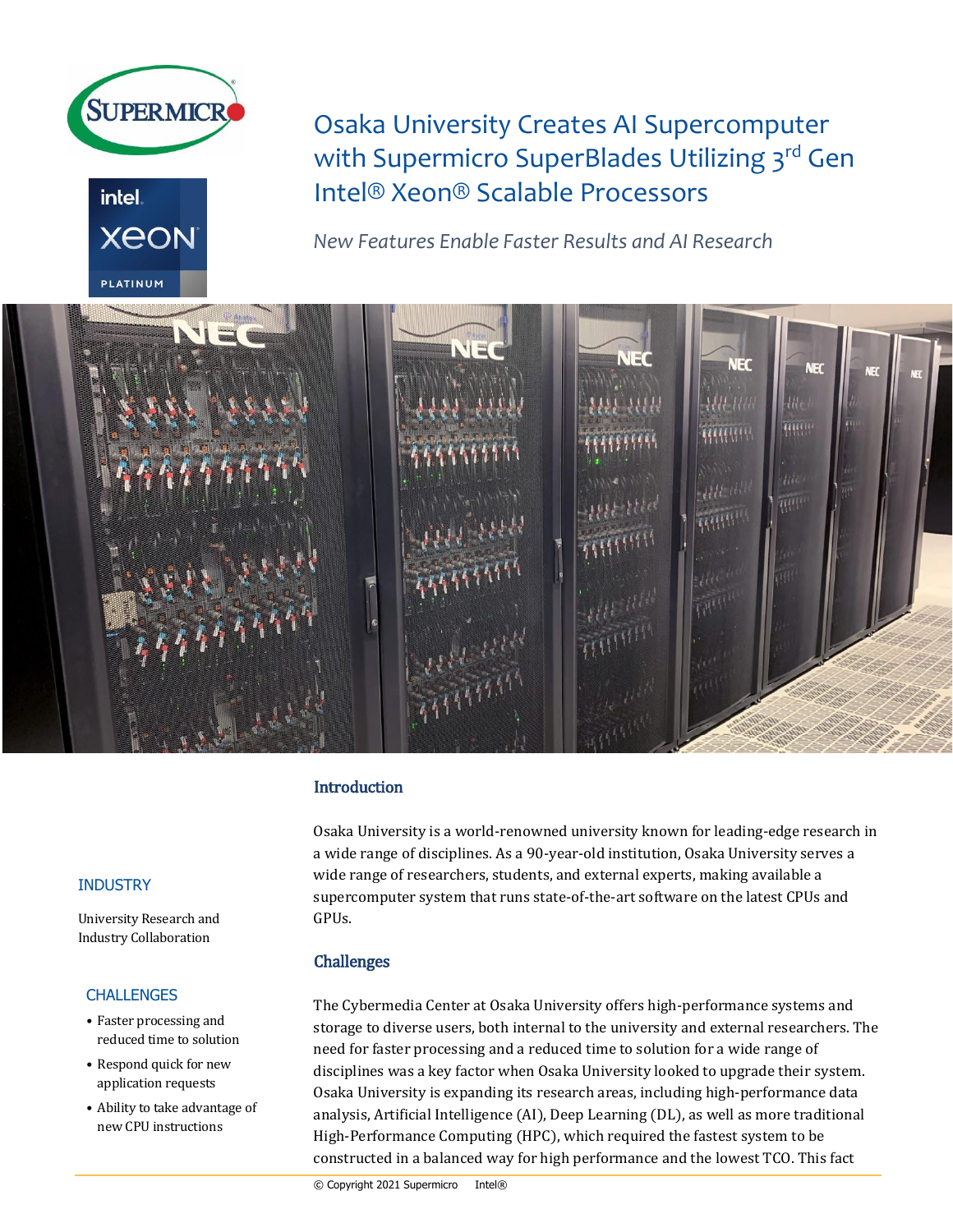



## **SOLUTION**

- Supermicro SuperBlade
- Supermicro GPU systems
- 3rd Gen Intel® Xeon® Scalable Processors

#### **BENEFITS**

- Faster simulations
- AI Workloads with the latest GPUs and PCI-E 4.0
- Workload Matching

## **PRODUCTS**

• Compute Nodes: SuperBlade® 8U

SBI-420P blade

SBE-820 enclosure, 4 enclosures per rack

InfiniBand HDR 200

- GPU nodes: SYS-420GP-TNAR
- Front end Nodes: SYS-620U-TNR

meant that the CPUs had to be fast with an increasing number of cores compared to previous CPU generations, but communication with other devices such as GPUs and storage had to be increased as well.

HPC applications always need the latest technologies such as processing speeds and other system capabilities for research into diverse fields such as genome research, medical, weather prediction, earth sciences, and manufacturing simulations. With an increasing demand for performance for a range of innovative technologies, Osaka University needed a new system that could address the demands of the researchers. Thus, the SQUID (Supercomputer for Quest to Unsolved Interdisciplinary Datascience) system was developed to meet these new challenges.

Osaka University offers a wide range of software to its users that is thoroughly tested and qualified for new systems. When moving from one generation to the next with Intel products, the binary compatibility makes this qualification relatively easy. Although applications may not be entirely optimized for a new instruction set, the application should run without any issues. Re-compiling with updated compilers will increase the optimization amounts when a new CPU is introduced, containing new and more performant instructions. Osaka University expects the FLOPS/Watt to be significantly improved for reducing the carbon footprint with the new system. Users will get massive improvement with their application performance by changing the parallelization tuning to include the latest Intel® Xeon® Scalable processor's instructions.

# **Solution**

Osaka University worked closely with NEC Corporation and Supermicro to design and implement a new supercomputing class system based on a combination of Supermicro SuperBlade® systems and 4U 8 GPU NVIDIA NVlink ® systems, which is built with the 3rd Gen Intel® Xeon® Scalable Processors. These systems were benchmarked with the new X12 SuperBlade and exceeded the expectations of the system architects and early users. The performance, cost, and power usage of the latest 3rd Gen Intel® Xeon® Scalable Processors have many advantages compared to previous generations of Intel® Xeon® Scalable Processors.

"Researchers and scientists in Osaka University are now working on their research projects in the hope of bringing open innovation to our society. Furthermore, the Cybermedia Center at Osaka University is in charge of delivering high performance to researchers in Japan to advance scientific research as a national joint-use facility. The new supercomputing system named SQUID, scheduled to begin operations in May 2021, was designed and implemented to facilitate researchers and scientists to quest to unsolved interdisciplinary data science. The test drive conducted on SQUID before its commencement of operation showed us that the Supermicro servers with Intel CPUs provided more performance than was expected. We are excited to leverage the latest generation of Intel and Supermicro's solutions for advanced scientific research projects necessitating HPC (High-Performance Computing) and HPDA (High-Performance Data Analysis)." - Dr. Susumu Date, Cybermedia Center, Osaka University.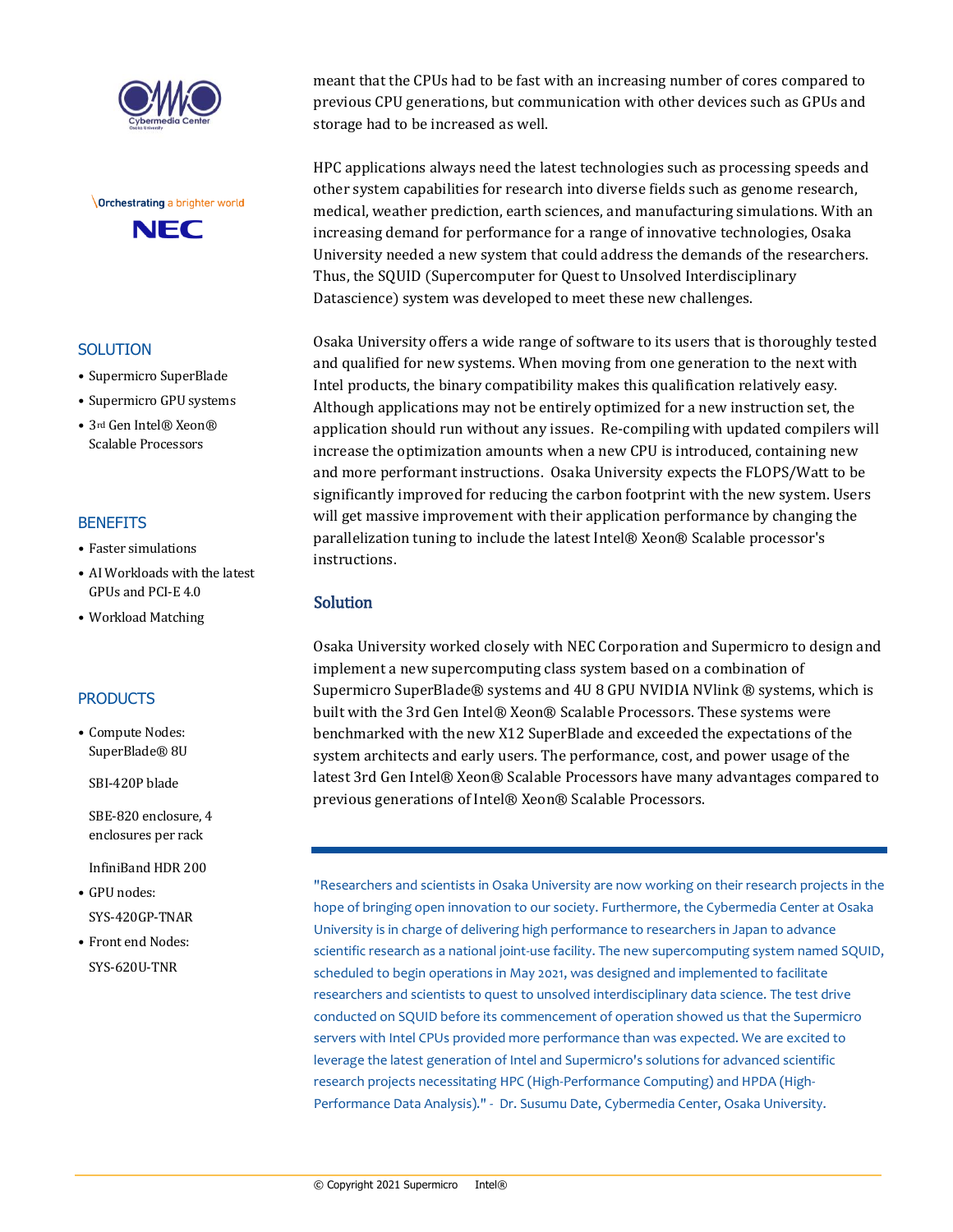The SQUID system is a 27 Rack cluster that contains 1520 SuperBlades, 42 nodes of the 4U 8 GPU NVLink systems, and was integrated and tested by the Supermicro Rack Integration Services team.

- The systems use the 3rd Gen Intel® Xeon® Scalable Processors, specifically the Platinum 8368, running at 2.4GHz, 38 Cores, TDP 270W. Though this high TDP processor, in many cases, can be air-cooled, the most effective cooling solution for stable computing is to use liquid cooling. Supermicro Direct Liquid Cooling solution is the most cost-effective method to reduce the carbon footprint and PUE of their data center.
- The cluster is constructed from Supermicro X12 SuperBlades consisting of 1520 blades (nodes) in 80, 8U enclosures with 3rd Gen Intel Xeon Scalable Processors for high-performance computing. All of the chassis are integrated with the direct liquid cooling system.
- A complete rack integrated solution has direct liquid cooling to provide optimized thermal efficiency for 76 nodes in a 42U rack with InfiniBand HDR 200 connectivity between nodes.
- The Supermicro Rack Integration Services team installed and configured the systems into 42U racks and tested the systems to ensure multi-rack level confidence upon delivery.
- The GPU rack for the heterogeneous HPC/HPDA needs also has direct liquid cooling to its CPU and GPU systems with A100 GPUs and NVSwitch™ modules, with each rack having 48 GPUs in six SYS-420GP-TNAR servers.
- The 2U Ultra server, SYS-620U-TNR, with direct liquid cooling, is used as the front end node and is equipped with the Quadro RTX6000 card and hardware RAID configuration.

The total deployment is 27 complete racks which were all assembled, integrated, and tested at the Supermicro factory and then directly shipped to Osaka University. Below is a table that summarizes the different nodes in the Squid supercomputing system.





*SuperBlade with DLC GPU System with DLC*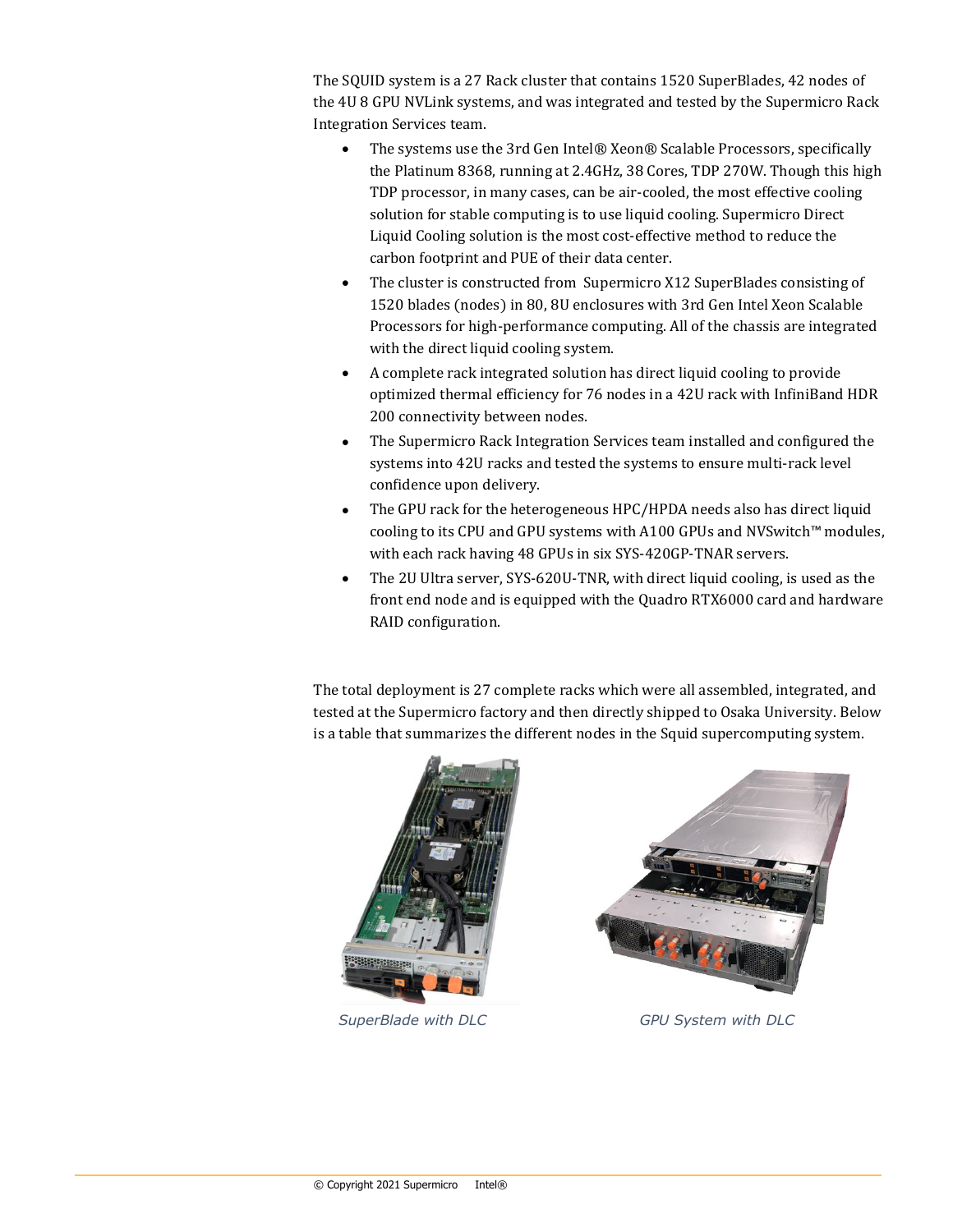| Product                                                                                                       | Qty                          | 3rd Gen Intel® Xeon®<br>Scalable processors                                                             | # of Sockets | <b>Memory Per</b><br>Node   | <b>Direct Liquid Cooling</b><br>Component |
|---------------------------------------------------------------------------------------------------------------|------------------------------|---------------------------------------------------------------------------------------------------------|--------------|-----------------------------|-------------------------------------------|
| Compute node:<br>SuperBlade <sup>®</sup> 8U<br>SBI-420P blade<br>SBE-820 enclosure, 4<br>enclosures. per rack | 1520 blades<br>80 enclosures | 3 <sup>rd</sup> Gen Intel® Xeon®<br>Scalable processors,<br>Platinum 8368, 2.4GHz,<br>38 Core, TDP 270W | Dual         | DDR4-3200<br>256GB per node | <b>CPU</b>                                |
| <b>GPU</b> node:<br>SYS-420GP-TNAR                                                                            | 42 nodes                     | 3 <sup>rd</sup> Gen Intel® Xeon®<br>Scalable processor,<br>Platinum 8368, 2.4GHz,<br>38 Core, TDP 270W  | Dual         | DDR4-3200<br>512GB per node | CPU, GPU, and NVSwitch                    |
| Front end node:<br>SYS-620U-TNR                                                                               | 10 nodes                     | 3rd Gen Intel® Xeon®<br>Scalable processor,<br>Platinum 8368, 2.4GHz,<br>38 Core, TDP 270W              | Dual         | DDR4-3200<br>256GB per node | <b>CPU</b>                                |

## **Benefits**

The research community's popularity and scientific needs that Osaka University serves required that more performance be added to the computing system. For many researchers, the run queues, which can be thought of as a backlog of applications waiting for their turn to run with the needed resources for their research, were growing longer, based on more complex simulations and the absence of GPU specific workloads. Critical studies that used the latest systems technology were delayed, and users were looking elsewhere to run their applications.

The arrival of the new systems from Supermicro, based on the 3rd Gen Intel® Xeon® Scalable Processors, the X12 SuperServer solution includes the latest GPUs and has benefited users in the following ways:

- Faster time to completion of simulations. With the new system, more simulations of similar resolution to be run in a given amount of time, and more research can be accomplished.
- Increased resolution or fidelity with existing applications. Faster CPUs enable more complex simulations to be run in a given time frame, with the addition of more physics or finer meshes.
- Workload matching With the use of the new GPUs, applications in AI, ML, and DL, has been accelerated significantly, enabling researchers to develop new algorithms that were not possible previously.

The new Supermicro SuperBlade systems containing 3rd Gen Intel® Xeon® Scalable Processors enable Osaka University to conduct more research much faster than previous HPC systems would allow. Entire applications are now able to use the whole system, employing over 120,000 cores simultaneously. PCI-E 4.0 also enables fast communication with the latest GPUs, further enhancing and speeding up research applications.

## **SUPERMICRO**

Supermicro is a global leader in high performance, green computing server technology and innovation. We provide our global customers with application-optimized servers and workstations customized with blade, storage, and GPU solutions. Our products offer proven reliability, superior design, and one of the industry's broadest array of product configurations, to fit all computational need.

For more information, visit [https://www.supermicro.com](https://www.supermicro.com/)